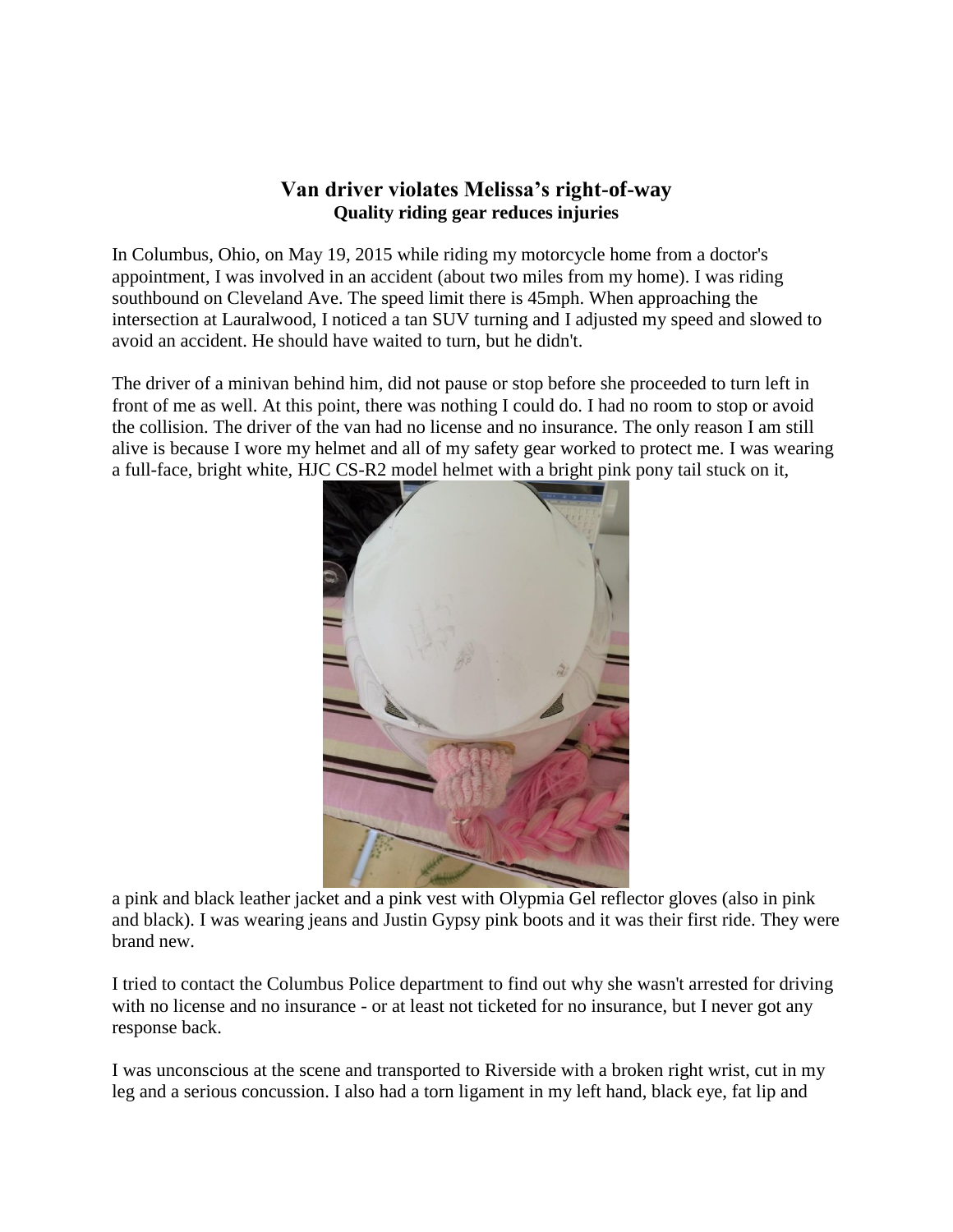several hematomas on my body. One of the witness reports, according to the nursing staff at the hospital, said I slid under her van.

She never got out of her van to see if I was okay (she admitted this to the police) and it is my understanding she is also not the one who called 911. I have had two surgeries, metal plate and screws in my right wrist to repair the fracture and surgery to repair the ligament in my left hand (ironically from honking at her when we collided). I just returned to work on August 3rd.

The driver of the van got \$30 ticket for failure to yield, and a \$100 ticket for no license. No driving classes mandated, no jail time and no ticket even for no insurance. I do not feel this is fair. Motorists turning left in front of motorcyclists are an epidemic and is something I want to try to help change. I will be maimed for the rest of my life due to this accident. I now have metal in my body because of her carelessness.

This is a letter I have written, but not sent her yet.

"Dear Minivan Driver,

I want to introduce myself to you. I am Melissa, the motorcycle rider that you hit on May 19, 2015. I am a Business Analyst, a girlfriend, a mother, a daughter, a grandmother, and a sister. My road name is Tink. The decisions you made on this day have changed me and my life, for the rest of my life.

I know that riding a motorcycle is a dangerous endeavor however; it is up to each of us to mitigate the risks involved, which I did. This is why I am still alive and the only reason you did not kill me on that day. I take motorcycle riding courses about every other year to make sure I'm up on my skills and I learn something new with each class I take. I have ridden my pearl white Honda Shadow Aero across the country and back and have used my love for riding to raise money for fallen police officers, firefighters, and cancer patients. I have ridden for domestic violence victims and raised thousands of dollars doing something that I love to help other people.

While my riding gear and safety equipment on my bike did their job to save my life and protect my body as much as can be expected, my injuries and scars will last the rest of my life. As of today, I have had surgery on my right wrist to put in a metal plate and screws, I've had stitches in my right leg, a serious concussion, and I will be having surgery next week on my left hand to repair a torn ligament - ironically it's the ligament in my left thumb - the same thumb I used to blow my horn at you. So far, every day since the accident has been very painful. Things like being able to eat, brushing my hair, petting my dog - all things that cause pain. I go to physical therapy 3 times a week to try to get full use of my right hand back.

As for riding a motorcycle again, that is still very much up in the air. I get around a motorcycle and start shaking like a freaking leaf. To put this into perspective for you, there has been very little that has ever scared me about driving anything. I have driven a semi-truck in all lower 48 states and 3 providences in Canada, in all kinds of weather and in all kinds of traffic. I have ridden my motorcycle in all kinds of weather and all kinds of traffic and never have been scared